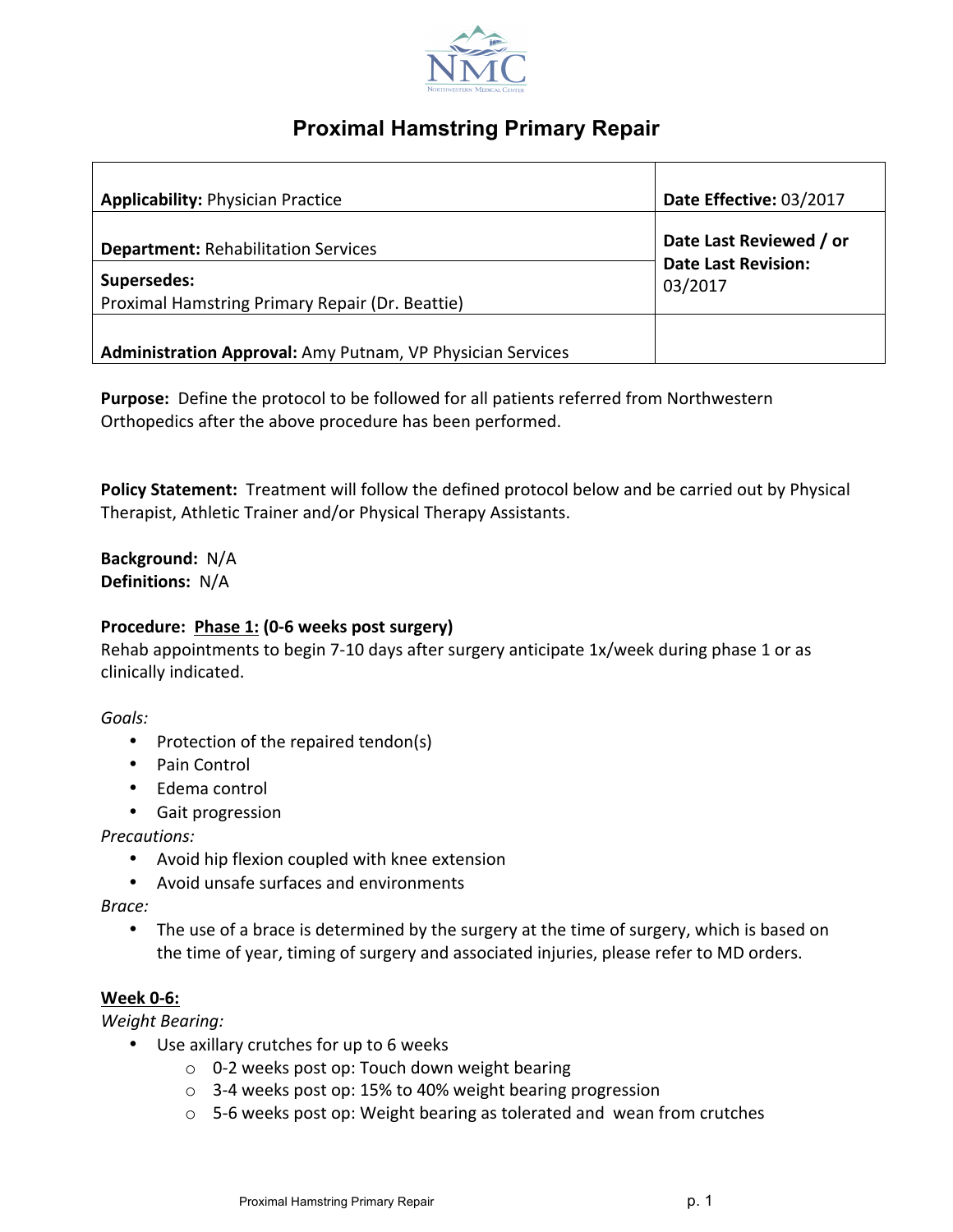

*Edema Management:*

- Ice/cryocuff
- Elevation
- Tensogrip/kinesiotaping
- **ESTIM** as indicated

*Suggested Therapeutic exercise*:

- Ouad set
- Ankle pumps
- Passive knee range of motion (ROM) with no hip flexion during knee extension
- Abdominal isometrics
- Scar mobilization
- Post-op weeks 3-4: Begin pool aquatic ex consisting of walking, hip abduction, hip extension, and balance exercises.
- Cardiovascular exercises:
	- $\circ$  Upper body circuit training or upper body ergometer (UBE)

### **Phase 2: (Begin after meeting Phase 1 goals and at least 6 weeks after surgery)**

*Rehab appointments:* once every 1-2 weeks or as clinically indicated *Goals:* 

- Normalize gait
- Resolve pain and edema
- Good control and no pain with functional movements including step up/down, squat, partial lunge (do not exceed 60° of knee flexion during these activities)

*Precautions:*

- Avoid dynamic stretching of the hamstring
- Avoid loading the hip at deep flexion angles
- No dynamic impact or running activities

### *Suggested Therapeutic exercise:*

- Non-impact balance and proprioceptive drills begin with double leg and gradually progressing to single leg
- Stationary bike
- Gait training
- Begin hamstring strengthening start by avoidance of lengthened hamstring position (hip flexion combined with knee extension) by working hip extension and knee flexion movements separately; begin with isometric and concentric strengthening with hamstring sets, heel slides, double leg bridge, standing leg extension, and physioball curls.
- Hip and core strengthening
- Cardiovascular exercises:
	- $\circ$  Upper body circuit training or UBE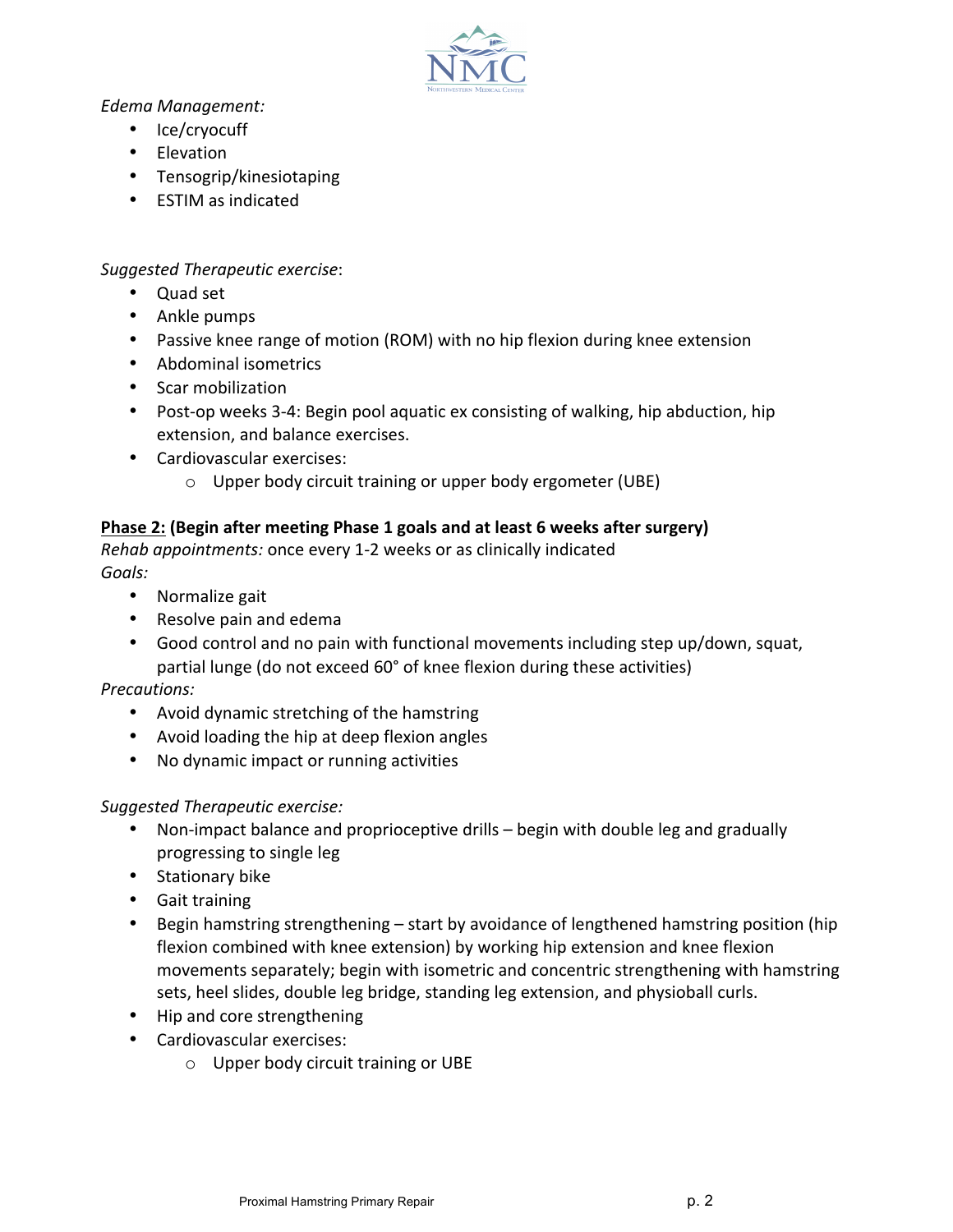

*Progression Criteria:*

- Normal gait on all surfaces
- Ability to carry out functional movements without unloading the affected leg or pain while demonstrating good control
- Single leg balance greater than 15 seconds
- Normal (5/5) hamstring strength in prone with knee in a position of at least 90° knee flexion

## **Phase 3: (Begin after meeting Phase 2 criteria and 3 months after surgery)**

*Rehab appointments:* once every 1-2 weeks or as clinically indicated *Goals:*

- Good control and no pain with sport or work specific movements including impact *Precautions:*
	- No pain during strength training
	- Post-activity soreness should resolve within 24 hours

*Suggested therapeutic exercise:*

- Continue hamstring strengthening progress towards strengthening in lengthened hamstring positions; begin to incorporate eccentric strengthening with single leg forward leans, single leg bride lowering, prone foot catches, and assisted Nordic curls.
- Hip and core strengthening
- Impact control exercises beginning 2 feet to 2 feet, progressing from 1 foot to the other then 1 foot to the same foot
- Movement control exercise beginning with low velocity, single plane activities and progressing to higher velocity, multi-plane activities
- Initiate running drills, but no sprinting to Phase 4
- Cardiovascular exercises:
	- o Biking
	- $\circ$  Elliptical machine
	- o Stairmaster
	- $\circ$  Swimming or deep water running

### *Progression Criteria:*

• Dynamic neuromuscular control with multi-plane activities at low to medium velocity without pain or swelling

# **Phase 4: (Begin after meeting Phase 3 criteria, usually 4-5 months after surgery)**

*Rehab appointments*: ideally patient performing exercise program independently in gym setting with follow up rehab appointments for progression as indicated. *Goals:*

• Good control and no pain with sport or work specific movements including impact *Precautions:*

- No pain during strength training
- Post-activity soreness should resolve within 24 hours